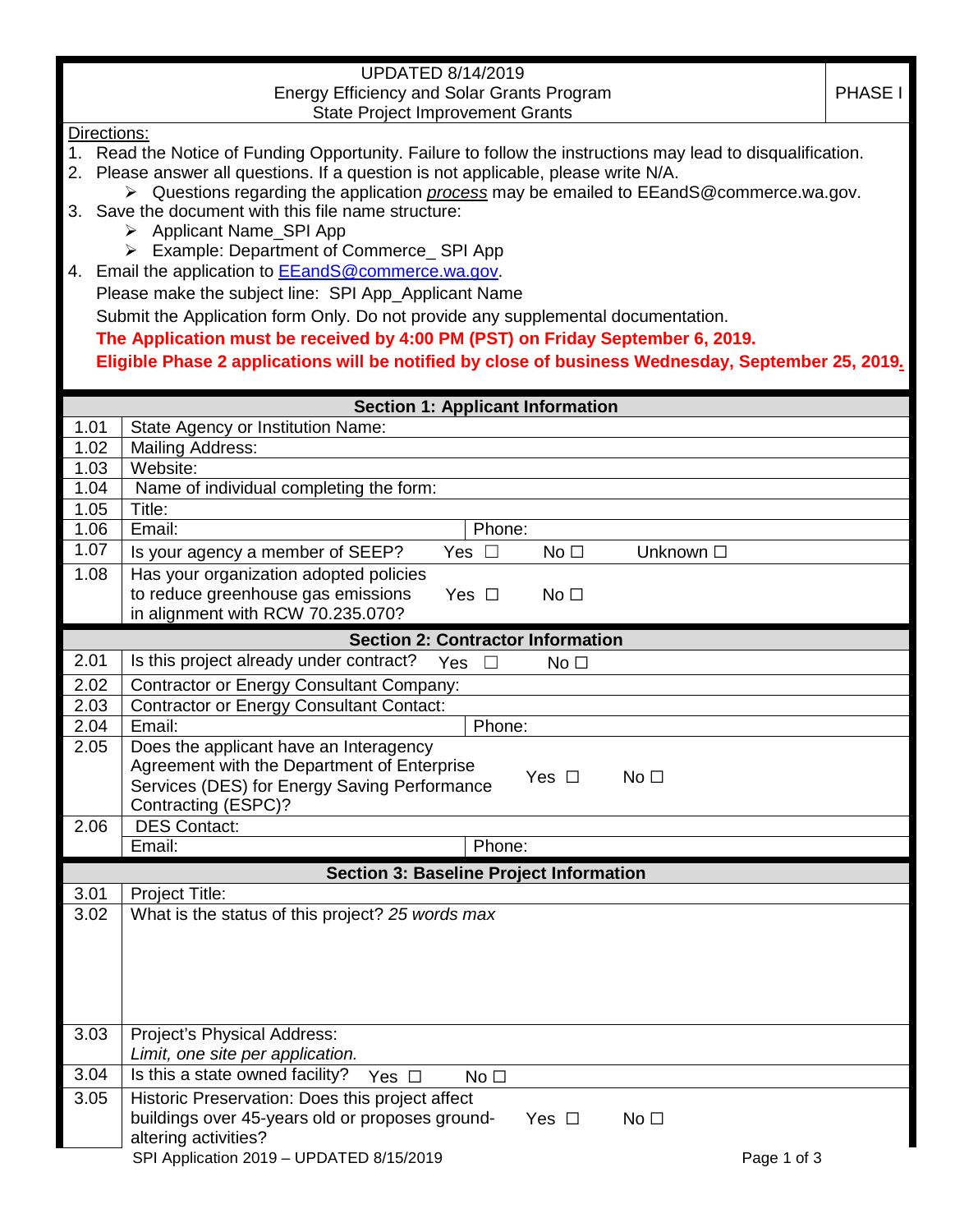| 3.06                                                                                                                | <b>Project Contact Name:</b>                                                       |  |  |  |
|---------------------------------------------------------------------------------------------------------------------|------------------------------------------------------------------------------------|--|--|--|
|                                                                                                                     | Email:<br>Phone:                                                                   |  |  |  |
| 3.07                                                                                                                | Which type of project is this? Stand Alone $\Box$<br>Minor Works □                 |  |  |  |
| For stand-alone projects, provide the following information from the enacted budget.<br>If Minor Works, answer N/A. |                                                                                    |  |  |  |
| 3.08                                                                                                                | Project Name:                                                                      |  |  |  |
| 3.09                                                                                                                | Project Number:                                                                    |  |  |  |
| 3.10                                                                                                                | <b>Original Request Amount:</b>                                                    |  |  |  |
| 3.11                                                                                                                | Amount Provided in the<br>Budget:                                                  |  |  |  |
| For Minor Works Projects provide the following information.<br>If stand-alone, answer N/A.                          |                                                                                    |  |  |  |
| 3.12                                                                                                                | Parent Project Name:                                                               |  |  |  |
|                                                                                                                     | From the enacted minor works project.                                              |  |  |  |
| 3.13                                                                                                                | Parent Project Number:<br>From the enacted minor works project.                    |  |  |  |
| 3.14                                                                                                                | Subproject name:<br>From the approved minor works list.                            |  |  |  |
| 3.15                                                                                                                | Subproject priority number:<br>From approved minor works list.                     |  |  |  |
| 3.16                                                                                                                | If added after the enactment of the budget, list                                   |  |  |  |
|                                                                                                                     | the date OFM approved the minor works                                              |  |  |  |
|                                                                                                                     | subproject:                                                                        |  |  |  |
| 3.17                                                                                                                | <b>Original Request Amount:</b>                                                    |  |  |  |
| 3.18                                                                                                                | Amount Provided in the                                                             |  |  |  |
|                                                                                                                     | Budget:                                                                            |  |  |  |
|                                                                                                                     | For all projects                                                                   |  |  |  |
| 3.19                                                                                                                | What is the cost of the baseline project?                                          |  |  |  |
| 3.20                                                                                                                | Is the baseline project fully funded?<br>Yes<br>No $\square$<br>$\perp$            |  |  |  |
| 3.21                                                                                                                | Describe the baseline project, including what systems are affected. 250 words max. |  |  |  |
|                                                                                                                     |                                                                                    |  |  |  |
|                                                                                                                     |                                                                                    |  |  |  |
|                                                                                                                     |                                                                                    |  |  |  |
|                                                                                                                     |                                                                                    |  |  |  |
|                                                                                                                     |                                                                                    |  |  |  |
|                                                                                                                     |                                                                                    |  |  |  |
|                                                                                                                     |                                                                                    |  |  |  |
|                                                                                                                     |                                                                                    |  |  |  |
|                                                                                                                     |                                                                                    |  |  |  |
|                                                                                                                     |                                                                                    |  |  |  |
|                                                                                                                     |                                                                                    |  |  |  |
|                                                                                                                     |                                                                                    |  |  |  |
|                                                                                                                     |                                                                                    |  |  |  |
|                                                                                                                     |                                                                                    |  |  |  |
|                                                                                                                     |                                                                                    |  |  |  |
|                                                                                                                     |                                                                                    |  |  |  |
|                                                                                                                     |                                                                                    |  |  |  |
|                                                                                                                     |                                                                                    |  |  |  |
|                                                                                                                     |                                                                                    |  |  |  |
|                                                                                                                     |                                                                                    |  |  |  |
|                                                                                                                     |                                                                                    |  |  |  |
|                                                                                                                     |                                                                                    |  |  |  |